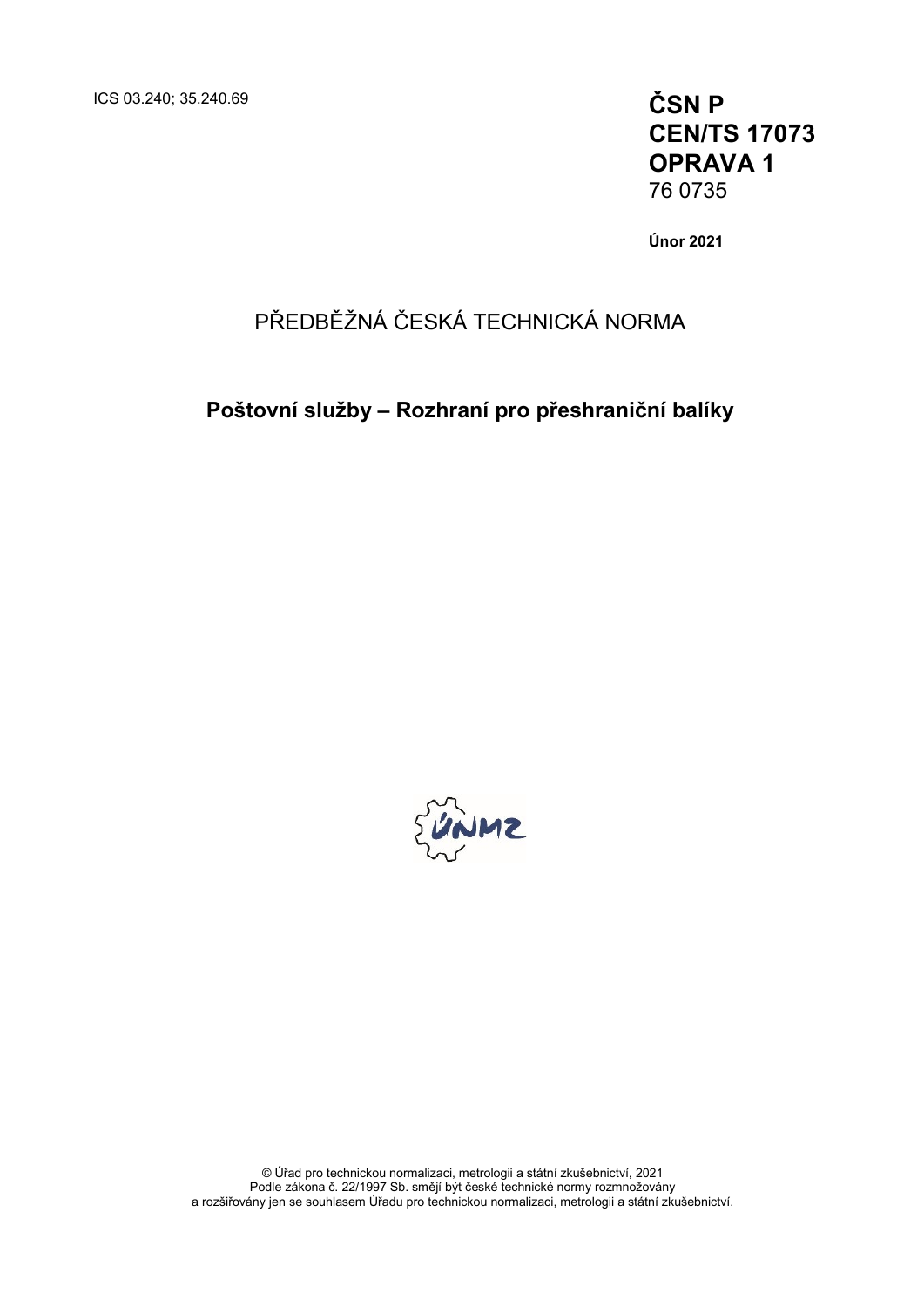ČSN P CEN/TS 17073/Opr. 1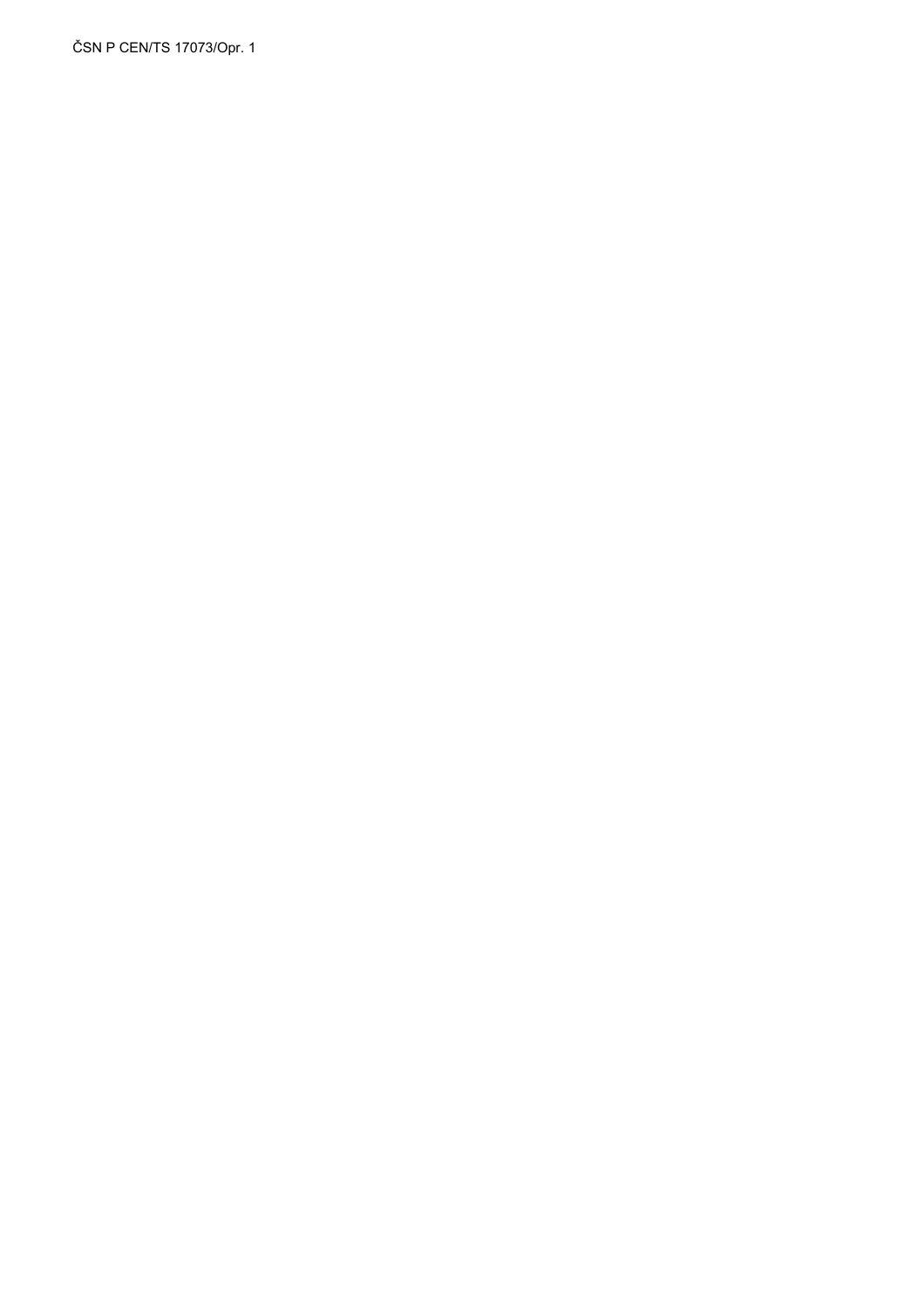# EUROPEAN STANDARD NORME EUROPÉENNE EUROPÄISCHE NORM

## **CEN/TS 17073:2020/AC**

August 2020

**ICS** 03.240; 35.240.69

English version

Postal services - Interfaces for cross border parcels

Services postaux - Interfaces pour les colis transfrontaliers

Postalische Dienstleistungen - Schnittstellen für grenzüberschreitende Pakete

This corrigendum becomes effective on 12 August 2020 for incorporation in the official English version of the EN.



EUROPEAN COMMITTEE FOR STANDARDIZATION COMITÉ EUROPÉEN DE NORMALISATION EUROPÄISCHES KOMITEE FÜR NORMUNG

**CEN-CENELEC Management Centre: Rue de la Science 23, B-1040 Brussels**

© 2020 CEN All rights of exploitation in any form and by any means reserved worldwide for CEN national Members. Tous droits d'exploitation sous quelque forme et de quelque manière que ce soit réservés dans le monde entier aux membres nationaux du CEN. Alle Rechte der Verwertung, gleich in welcher Form und in welchem Verfahren, sind weltweit den nationalen Mitgliedern von CEN vorbehalten.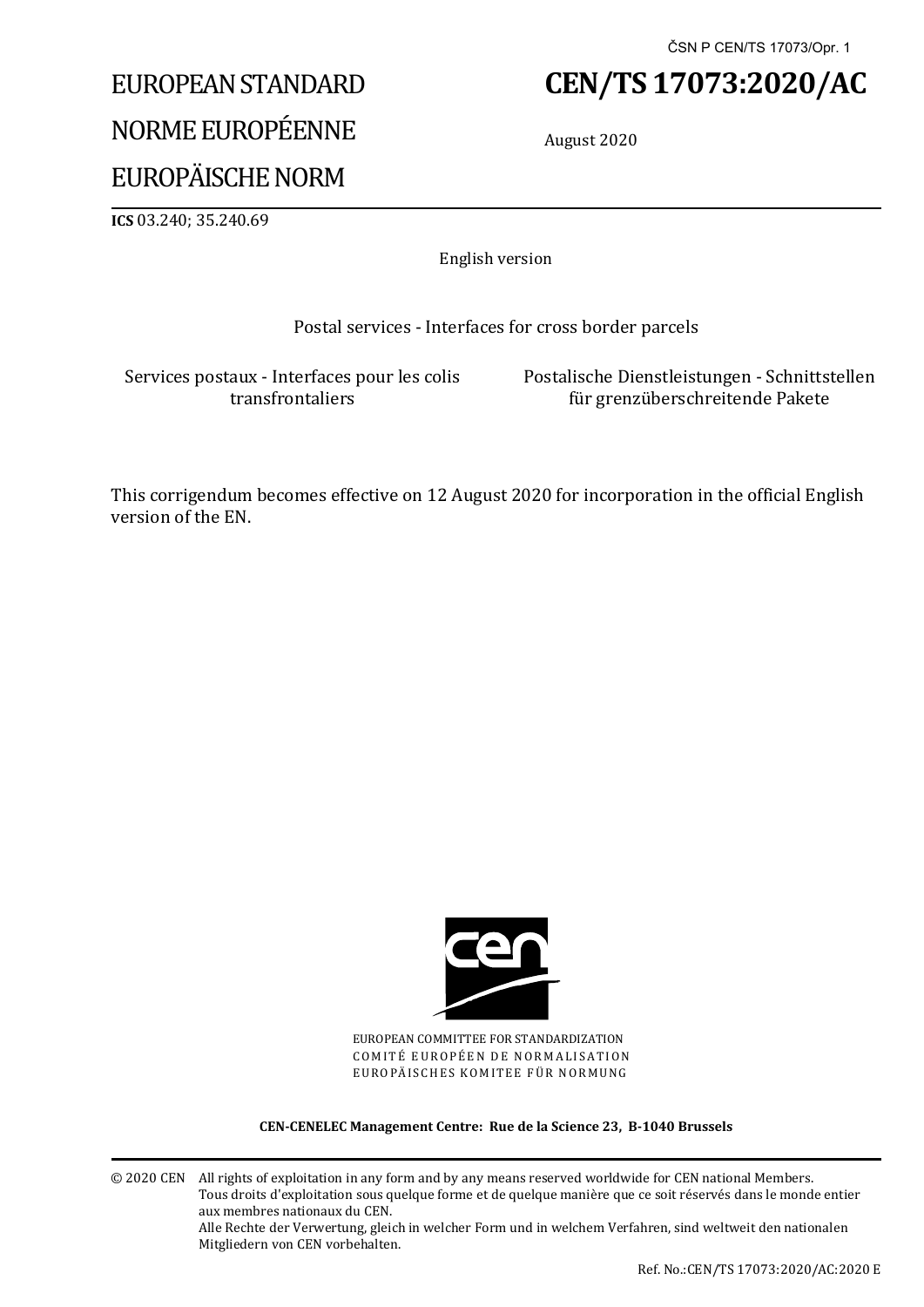#### **1 Modifications to Table 1 — Contents in the label**

*In the last column, row "Item identifier", replace* "an..13" *with* "an..35", *in the last column, row "Additional barcode", replace* "an..20" *with* "an..35", *to read as follows:* "

| <b>Information</b><br>content     | <b>Description</b>                                                                                                                                                                                                                                                                                       | Mandatory (M)/<br>Conditional (C) | <b>Format</b>  |
|-----------------------------------|----------------------------------------------------------------------------------------------------------------------------------------------------------------------------------------------------------------------------------------------------------------------------------------------------------|-----------------------------------|----------------|
| Product identifier                | Name of the product or service offered by the first<br>operator to the customer                                                                                                                                                                                                                          | C                                 | an.26          |
| Postal service                    | Name or logo of the agreement under which the<br>item is processed and following which financial<br>settlements are made between the sending<br>operator and the receiving operator                                                                                                                      | $\mathcal{C}$                     | name:<br>an.26 |
| Origin operator                   | Name or logo of the origin operator (sending<br>postal, express, courier operator) that holds the<br>contract with the customer who orders the<br>shipment of goods using a service offered by the<br>origin operator                                                                                    | M                                 | name:<br>an35  |
| Service level<br>indicator        | Name or logo of the service level in accordance<br>with which the item shall be processed<br><b>EXAMPLE</b><br>priority; non-priority or other terms<br>as specified in a bi- or multi-lateral agreements,<br>service level agreements, etc. If there is a special<br>service level it should be stated. | $\mathsf{C}$                      | name:<br>an.30 |
| Sender name                       | Identification of the sender, specified using the<br>data elements defined in 4.5.7                                                                                                                                                                                                                      | M                                 | see 4.5.7      |
| Sender address                    | The full address of the sender, including the<br>country specified using the data elements defined<br>in 4.5.7                                                                                                                                                                                           | M                                 | See 4.5.7      |
| Sender telephone<br>number        | Sender's telephone number                                                                                                                                                                                                                                                                                | $\mathsf{C}$                      | an35           |
| Sender customer<br>account number | Sender's customer account number, as defined and<br>registered by the origin operator.                                                                                                                                                                                                                   | $\mathsf C$                       | an17           |
| Sender email<br>address           | Email address or addresses of the sender                                                                                                                                                                                                                                                                 | $\mathsf{C}$                      | See 4.5.6      |
| Addressee name                    | Identification of the addressee, specified using the<br>data elements defined in 4.5.7                                                                                                                                                                                                                   | M                                 | see 4.5.7      |
| Addressee address                 | The full address of the addressee, including the<br>country, specified using the data elements defined<br>in 4.5.7                                                                                                                                                                                       | M                                 | see 4.5.7      |
| number                            | Addressee telephone Addressee's telephone number                                                                                                                                                                                                                                                         | $\mathsf C$                       | an35           |

#### **Table 1 — Contents in the label**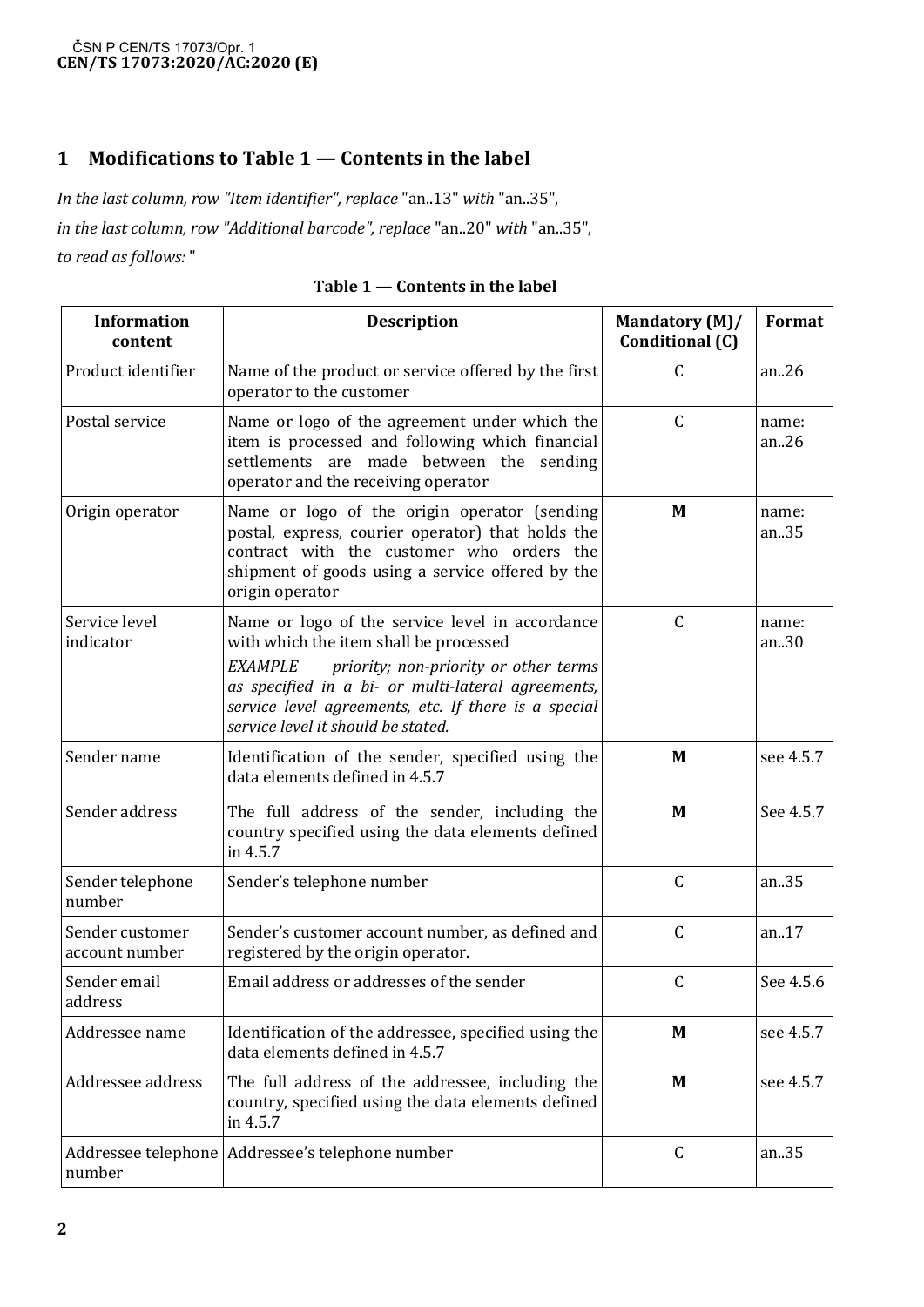| <b>Information</b><br>content | <b>Description</b>                                                                                                                                                     | Mandatory (M)/<br>Conditional (C) | Format         |
|-------------------------------|------------------------------------------------------------------------------------------------------------------------------------------------------------------------|-----------------------------------|----------------|
| Addressee email<br>address    | Email address or addresses of the recipient                                                                                                                            |                                   | See 4.6.6      |
| Instructions                  | Applicable operational instructions, delivery<br>options and product features, represented with<br>logos as defined in Annex B                                         | C                                 | see<br>Annex B |
| Item identifier               | Item identifier (ISO/IEC 15459 or UPU S10)<br>Unique identification of the item as defined by<br>ISO/IEC 15459-1 (the licence plate standard) or by<br><b>UPU S10.</b> | M <sup>a</sup>                    | an.35          |
| Additional barcode            | Additional barcode as defined by e.g. proprietary<br>carrier coding for e.g. sorting and routing of<br>parcels.                                                        |                                   | an $35$        |

a The UPU S10 Item identifier is mandatory for postal items within the UPU network, as specified in the UPU treaties and conventions.

".